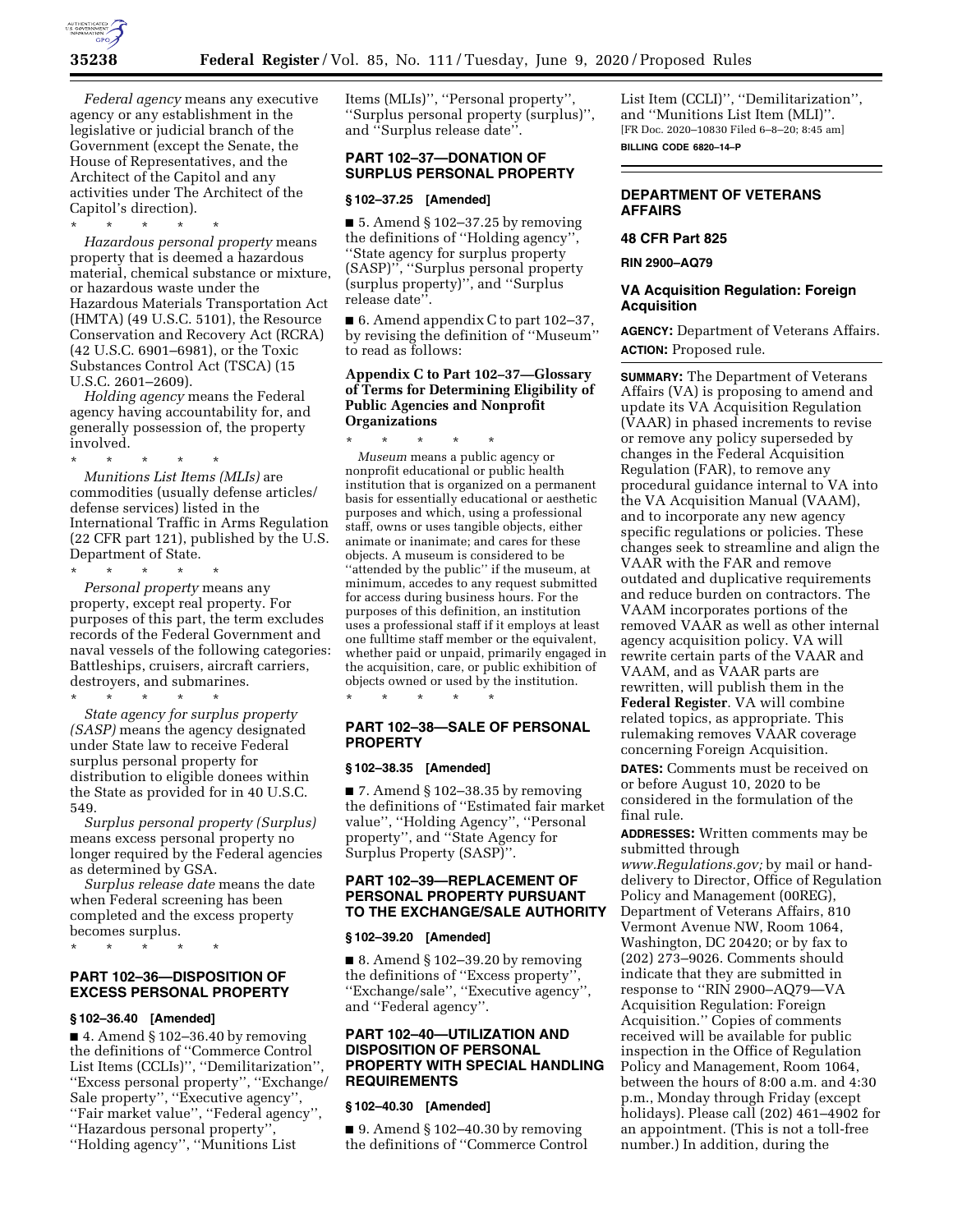comment period, comments may be viewed online through the Federal Docket Management System (FDMS) at *[www.Regulations.gov](http://www.Regulations.gov)*.

**FOR FURTHER INFORMATION CONTACT:** Mr. Bogdan Vaga, Senior Procurement Analyst, Procurement Policy and Warrant Management Services, 003A2A, 425 I Street NW, Washington, DC 20001, (202) 382–2667. (This is not a toll-free number.)

### **SUPPLEMENTARY INFORMATION:**

## **Background**

This rulemaking is issued under the authority of the Office of Federal Procurement Policy (OFPP) Act which provides the authority for an agency head to issue agency acquisition regulations that implement or supplement the FAR.

VA is proposing to revise the VAAR to add new policy or regulatory requirements and to remove any redundant guidance and guidance that is applicable only to VA's internal operating processes or procedures. Codified acquisition regulations may be amended and revised only through rulemaking. All amendments, revisions and removals have been reviewed and concurred with by VA's Integrated Product Team of agency stakeholders.

The VAAR uses the regulatory structure and arrangement of the FAR and headings and subject areas are consistent with FAR content. The VAAR is divided into subchapters, parts (each of which covers a separate aspect of acquisition), subparts, and sections.

The Office of Federal Procurement Policy Act, as codified in 41 U.S.C. 1707, provides the authority for the Federal Acquisition Regulation and for the issuance of agency acquisition regulations consistent with the FAR.

When Federal agencies acquire supplies and services using appropriated funds, the purchase is governed by the FAR, set forth at Title 48 Code of Federal Regulations (CFR), chapter 1, parts 1 through 53, and the agency regulations that implement and supplement the FAR. The VAAR is set forth at Title 48 CFR, chapter 8, parts 801 to 873.

#### **Discussion and Analysis**

VA proposes to make the following changes to the VAAR in this phase of its revision and streamlining initiative. For procedural guidance cited below that is proposed to be deleted from the VAAR, each section cited for removal has been considered for inclusion in VA's internal agency operating procedures in accordance with FAR 1.301(a)(2). Similarly, delegations of authority that

are removed from the VAAR will be included in the VAAM as internal departmental guidance. The VAAM is being created in parallel with these revisions to the VAAR and is not subject to the rulemaking process as they are internal VA procedures and guidance. The VAAM will not be finalized until corresponding VAAR parts are finalized, and therefore the VAAM is not yet available on line.

#### **VAAR Part 825—Foreign Acquisition**

We propose to remove and reserve VAAR Part 825 as much of the information it contains is internal and procedural in nature. Subpart 825.1, Buy American Act–Supplies, is proposed to be removed and reserved. Under this subpart, Section 825.103, Exceptions, will be removed and moved to the VAAM as the information included is internal and procedural in nature. Section 825.104, Nonavailable articles, is proposed for removal as the items listed on the nonavailable list are now available from domestic sources. Subpart 825.2 was previously removed and reserved as a part of Final Rule AQ18.

We propose to remove and reserve subpart 825.6, Trade Sanctions. Under this subpart, section 825.602, Exceptions, is proposed for removal as this information is no longer relevant. The corresponding FAR subpart, 25.6 is entitled, ''American Recovery and Reinvestment Act—Buy American Statute—Construction Materials.'' The VAAR subpart and section predate the Recovery Act and therefore have been removed as it does not serve to implement or supplement the current FAR coverage at the corresponding FAR subpart.

Under this regulatory action, we propose to remove and reserve subpart 825.8, Other International Agreements and Coordination. Under this subpart, section 825.870, Technical assistance, will be removed and moved to the VAAM as it provides procedural guidance to VA's contracting officers regarding whom to contact if they have questions regarding international contracts.

We propose to remove and reserve subpart 825.9, Customs and Duties. Under this subpart, section 825.902–70, Technical assistance, is proposed for removal. This section is being removed as it provides outdated procedural guidance directing contracting officers to contact the US Customs and Border Protection for technical assistance for clearing items through customs.

This proposed rule would remove and reserve subpart 825.10, Additional Foreign Acquisition Regulations. Under

this subpart, section 825.1001, Waiver of right to examination of records, will be removed and moved to the VAAM as it provides procedural guidance and assigns responsibility for preparing and submitted D&Fs as required in FAR 25.1001.

This proposed rule also removes and reserves subpart 825.11, Solicitation Provisions and Contract Clauses. Under this subpart, section 825.1102 was previously removed and reserved under Final Rule AQ18.

#### **Effect of Rulemaking**

Title 48, Federal Acquisition Regulations System, Chapter 8, Department of Veterans Affairs, of the Code of Federal Regulations, as proposed to be revised by this rulemaking, would represent VA's implementation of its legal authority and publication of the Department of Veterans Affairs Acquisition Regulation (VAAR) for the cited applicable parts. Other than future amendments to this rule or governing statutes for the cited applicable parts, or as otherwise authorized by approved deviations or waivers in accordance with Federal Acquisition Regulation (FAR) subpart 1.4, Deviations from the FAR, and as implemented by VAAR subpart 801.4, Deviations from the FAR or VAAR, no contrary guidance or procedures would be authorized. All existing or subsequent VA guidance would be read to conform with the rulemaking if possible or, if not possible, such guidance would be superseded by this rulemaking as pertains to the cited applicable VAAR parts.

## **Executive Orders 12866, 13563 and 13771**

Executive Orders (EOs) 12866 and 13563 direct agencies to assess all costs and benefits of available regulatory alternatives and, when regulation is necessary, to select regulatory approaches that maximize net benefits (including potential economic, environmental, public health and safety effects, and other advantages; distributive impacts; and equity). E.O. 13563 (Improving Regulation and Regulatory Review) emphasizes the importance of quantifying both costs and benefits, reducing costs, harmonizing rules, and promoting flexibility. The Office of Information and Regulatory Affairs has determined that this rule is not a significant regulatory action under Executive Order 12866.

VA's impact analysis can be found as a supporting document at *[http://](http://www.regulations.gov) [www.regulations.gov,](http://www.regulations.gov)* usually within 48 hours after the rulemaking document is